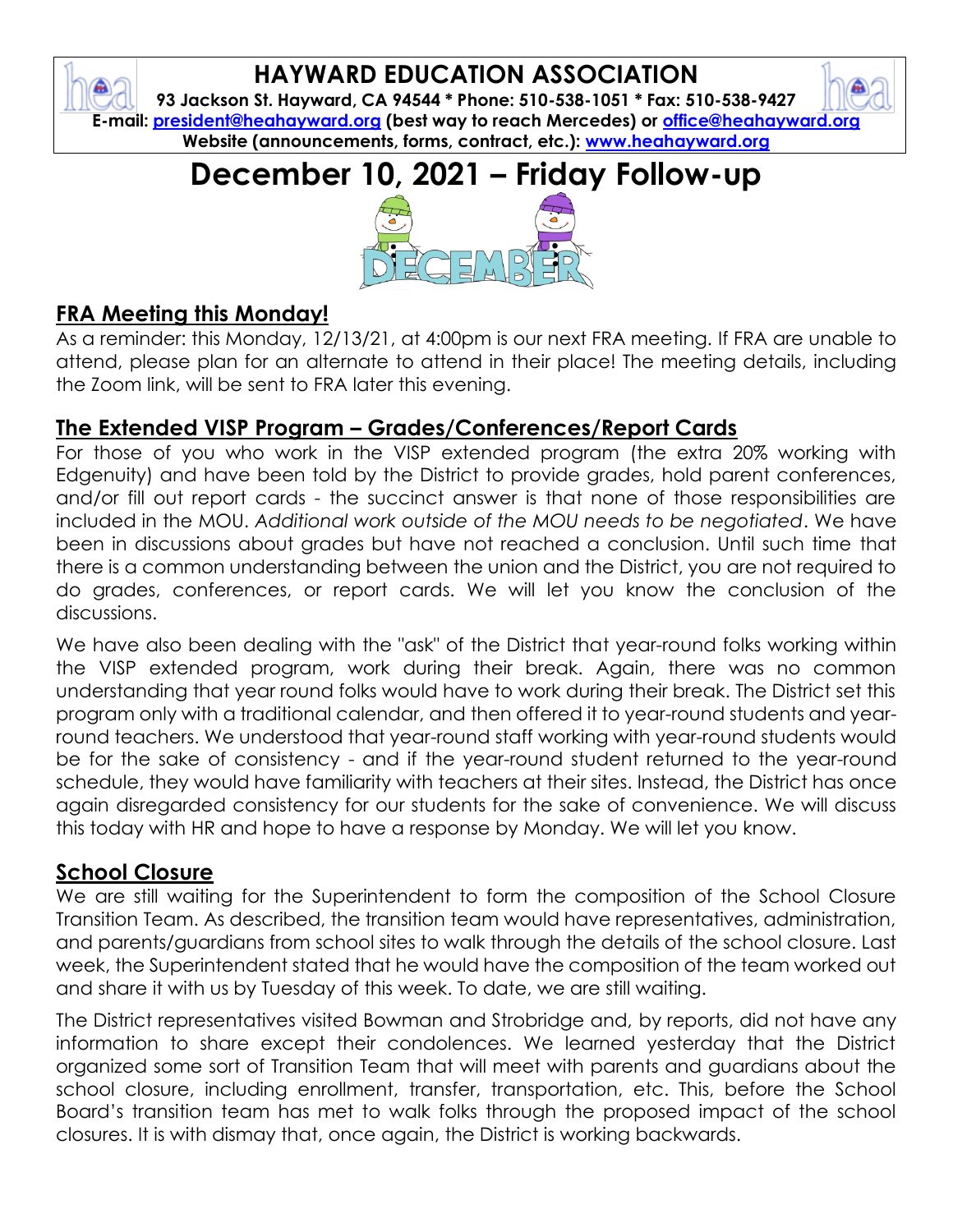## **SB 95 COVID Leave**

During the pandemic, we each received an extra 80 hours of leave for COVID-related absences. Those hours were terminated by the State at the end of September. We have been working with the District to see about extending the hours for the remainder of the year (as has been done in surrounding districts.) Thus far, the District has stated that they would be willing to extend the hours until the end of December. HEA, along with SEIU and AEOTE are advocating for the extension to continue until the end of the school year particularly because of the reactions folks are having to booster shots and the new variant. We shall see and will let you know.

#### **Home Edition CTA New Educator Weekend - This Weekend!**

CTA's New Educator Weekend (NEW) is a conference for new CTA members. This NEW conference will be hosted virtually and will have a special focus for educators in their first few years of teaching but offers professional development and instruction that is useful for all educators. The conference has everything that educators need to be successful, including sessions about classroom management, creating engaging classrooms, lesson plans and ideas, connecting with your union, student loan forgiveness information, member benefits, project grants and more. Professional Growth credit will be available at no cost for CTA members! **[CLICK HERE](https://www.cta.org/event/new-educator-weekend-2021-december)** to register.

#### **Good Teaching Conference**

HEA is looking to sponsor 4 Members to attend the CTA Good Teaching Conference. If interested, contact the HEA office (**[office@heahayward.org](mailto:office@heahayward.org)**) **before December 15th**! See the attached **[Good Teaching Conference flyer](https://drive.google.com/file/d/1K2N1PTQf65dRIt4jTl_2dU0O2YE1tADY/view?usp=sharing)** for details.

#### **Our Condolences**

As you may know, our colleague and friend to many, Sandra Navarro, tragically lost her husband this week.

Colleagues are requesting Catastrophic Leave contributions made in Sandra's name. If you are interested in contributing sick days to Sandra, please fill out the **[Catastrophic Leave](https://4299b6d5-e13f-46f6-8230-c97693ddc685.filesusr.com/ugd/e308bc_fa613786cd7d46bb89acd73612f3f4dd.pdf)  [Contribution Form on the HEA website](https://4299b6d5-e13f-46f6-8230-c97693ddc685.filesusr.com/ugd/e308bc_fa613786cd7d46bb89acd73612f3f4dd.pdf)** and check the box by "Specific Donation for Sandra Navarro @ Tennyson". HEA will forward the days to HR. Any contribution will undoubtedly be greatly appreciated in this time of need.

#### **HEA Office Hours**

Congratulations to our HEA Office Manager, Amber Taylor, on welcoming her new baby into the world. To give her time to bond with the newest addition to her family, the HEA Office will be available on a reduced schedule for the month of December and January and any emails sent to **[office@heahayward.org](mailto:office@heahayward.org)** will likely not receive a response until the following Monday, Wednesday, or Friday. Feel free to continue to send emails directly to Mercedes at **[president@heayaward.org](mailto:president@heayaward.org)** if an immediate response is needed.

#### **Political Action Committee Voluntary Contributions**

At a recent FRA meeting, folks expressed interest in contributing to the HEA Political Action Committee (PAC) to help campaign for local and county candidates that will help represent us and our schools (including the three HUSD School Board Trustee seats that are up in the next election). For those interested in contributing \$1/month to the HEA-PAC fund from your HUSD paycheck, please complete the **[attached form](https://drive.google.com/file/d/1uimKH-c7u73aWyBcF3ZkAuyiYhuBqfEt/view?usp=sharing)**. As a note, while the HEA-PAC follows strict